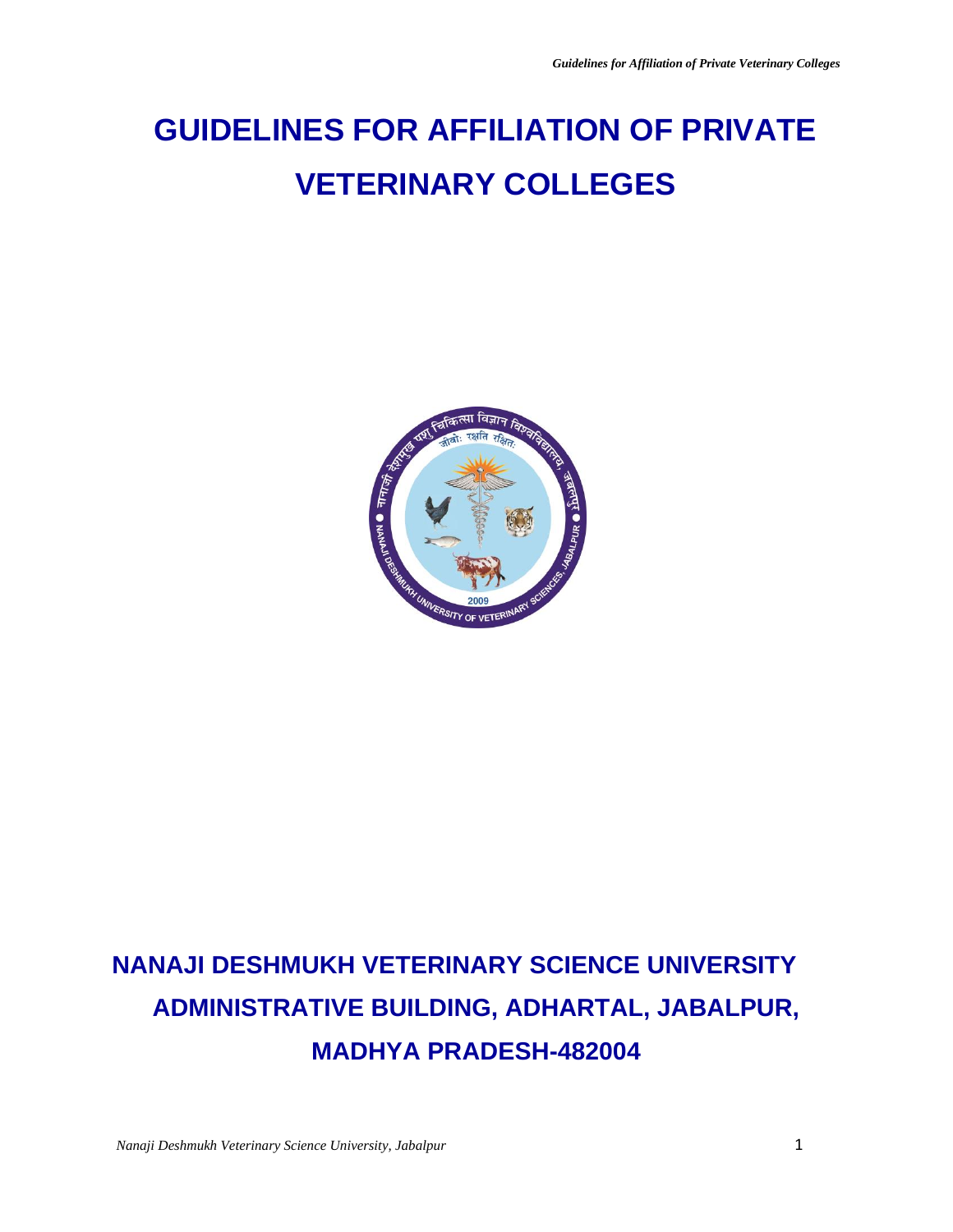#### **NANAJI DESHMUKH VETERINARY SCIENCE UNIVERSITY, JABALPUR**

## **GUIDELINES FOR AFFILIATION OF PRIVATE VETERINARY COLLEGES, 2019 Chapter 1**

#### **Preliminary**

#### 1. **Short title extent and commencement**

a. These Guidelines may be called **'Guidelines for affiliation of private veterinary colleges**.

b. These shall extend to all private veterinary colleges who intend to affiliate or are affiliated (annual provisional or permanent, as the case may be) with this university located anywhere within the jurisdiction of the University, i.e., the whole of the state of Madhya Pradesh c. These shall commence with effect from 08.07.2019 sanshodhan vidheyak No.18 of 2019, i.e.,

the date of notification.

2. **Definitions-**In these Guidelines, unless the context otherwise requires,-

(a) "Academic Council" means the Academic Council of the University;

(b) "Affiliation" means a college or an institution or a unit, whether private or public, by whatever name called, affiliated (annual provisional or permanent, as the case may be) with the University with respect to specific academic programmes;

(c) "Board" means Board of Management of the University;

(d) "college/institution" means any college or institution affiliated to the University providing courses of study or training for admission to the examinations for degrees of the University;

(e) "Dean of the College" means head of an affiliated college or institution or unit;

(f) "Faculty" means Faculty of the University;

(g) "Government" means the State Government of Madhya Pradesh;

(h) "Prescribed" means prescribed under these Guidelines;

(i) "Registrar" means the Registrar of the University;

(j) "Student" means the person admitted and enrolled in an affiliated college or institution of the University for taking a course of study for a degree or other academic programme duly instituted;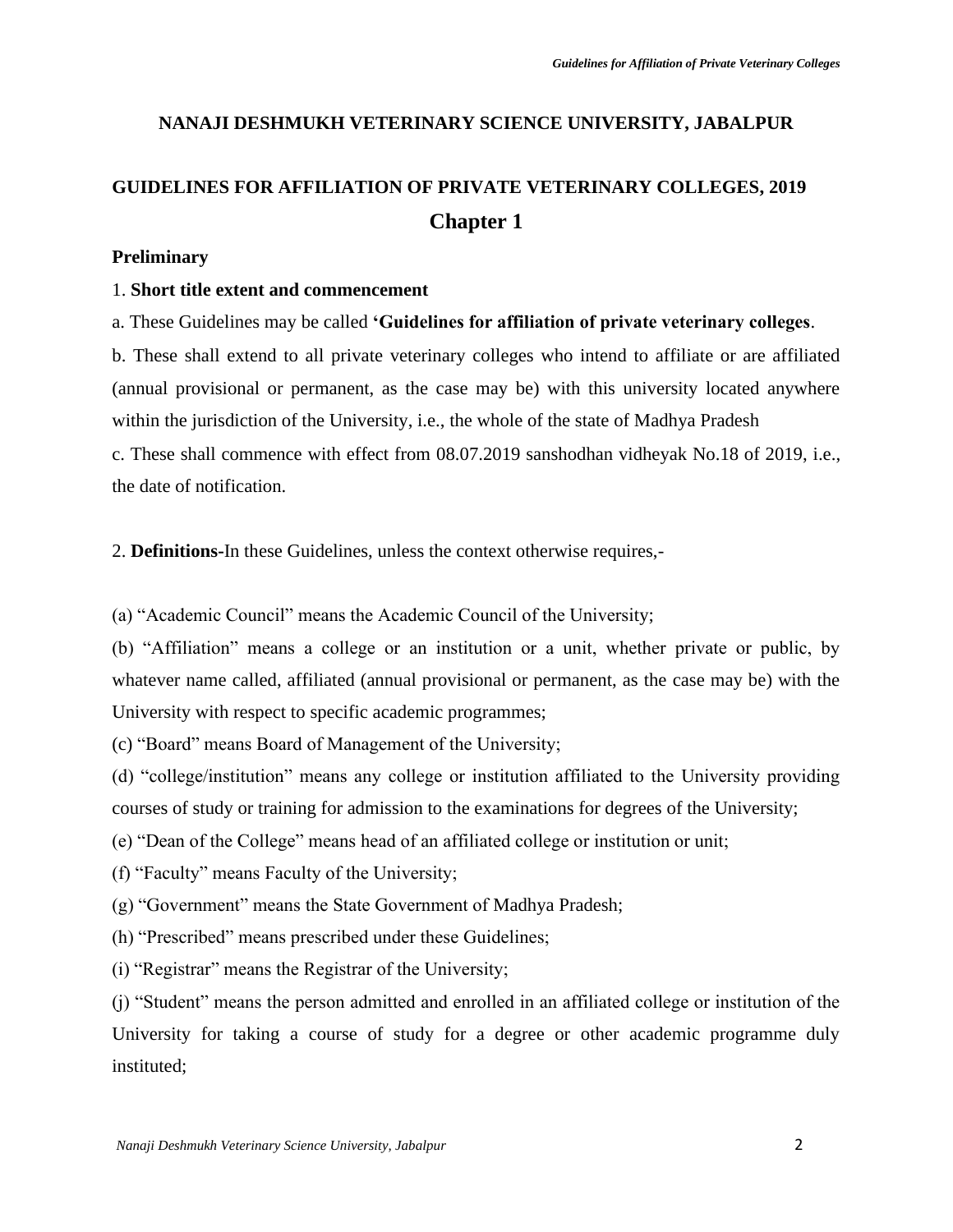(k) "Teacher" means a person, known by any rank, appointed/hired by the affiliated college or institution for the purpose of imparting instruction;

(l) "University" means the Nanaji Deshmukh Veterinary Science University (NDVSU), Jabalpur (m) "Veterinary Council of India" means the Veterinary Council of India constituted under the Indian Veterinary Council Act,1984 (Central Act No. 52 of 1984); and

(n) "Vice-Chancellor" means the Vice-Chancellor of the University.

#### **Chapter II**

#### **Introduction**

3. As provided under the Madhya Pradesh Act No. 16 of 2009, Amendment Act No.32 of 2012 and Amendment Act of No.15 of 2019 the Nanaji Deshmukh Veterinary Science University (NDVSU) under its functions has been prescribed to affiliate colleges /Institutions. Therefore, in order to streamline the process of affiliation as well as to provide strict and appropriate guidelines so as to maintain standards of education, these Guidelines are being promulgated.

4. Before approaching the University for Affiliation, the society/trust should carefully read the provisions of Indian Veterinary Council (VCI) Act 1984 and the minimum standards of veterinary education prescribed by the VCI, which are currently in the form of MSVE (BVSc & AH) degree course regulations 2016 and as amended from time to time, as fulfilling the norms, as required in regulations, before the affiliation and thereafter, shall be the sole responsibility of the applicant body.

5. It is advised that before approaching the University for Annual Provisional Affiliation, the Applicant Body should have duly appointed a professional as a Dean/Principal of the proposed college/Institution so that interactions on technical matters can be done with the Dean/Principal for better understanding of technical matters.

6. University shall not be responsible for any kind of delay in affiliation or delay in getting permission from VCI or getting inclusion of the degree in the first schedule of the Indian Veterinary Council Act, 1984.

7. The University shall be providing Annual Provisional Affiliation to a college till it does not fulfill the requirements of permanent affiliation as mentioned in subsequent sections.

8. Any college on Annual Provisional Affiliation shall be authorized to mention the status in the form of *"With Annual Provisional Affiliation of NDVSU"* on their signboards, letterheads, properties and other such documents.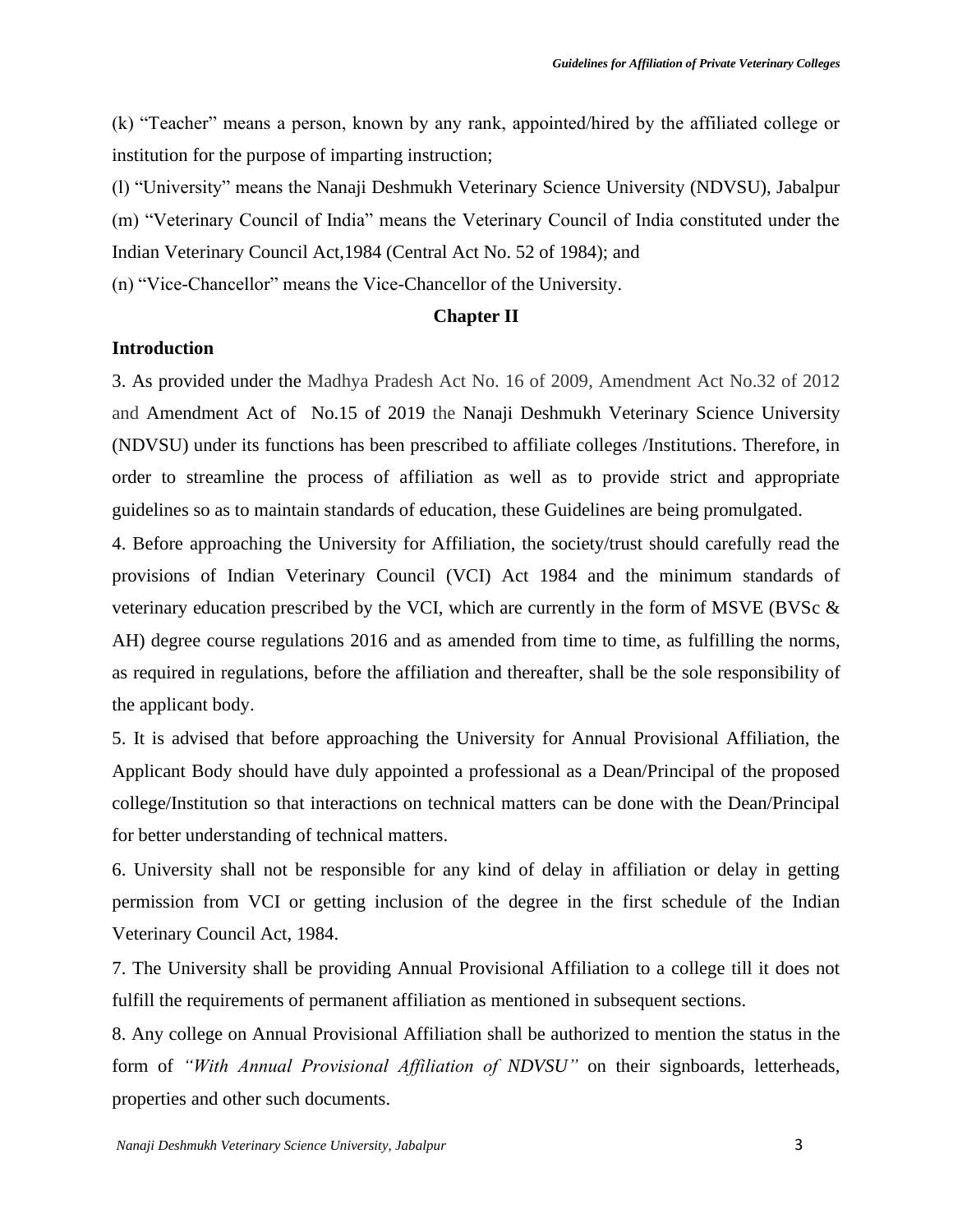9. Once a college is permanently affiliated to the university as provided in these Guidelines, the college shall be authorized to declare its status anywhere as *"Affiliated to NDVSU"*. This is being prescribed in public interest and correct status depiction to the students.

10. These Guidelines are complimentary to the provisions *in vogue* or made in future by regulatory bodies like UGC, VCI etc. By no means, these Guidelines shall be overriding the provisions laid down by such bodies.

#### Chapter III

#### **General Guidelines**

11. It shall be mandatory for all private colleges/institutes to abide by these Guidelines.

12. Once, any institute is Annual Provisionally Affiliated, it shall be mandatory for that institute to implement the directions/advises of the university, failing which, such institutes shall be inviting penalty, which may be financial, disallowing future admissions and/or stoppage of affiliation.

13. Only those bodies/trusts/societies which have been accorded permission/ NOC for opening a Veterinary College by the Govt. of Madhya Pradesh, Department of Animal Husbandry shall be eligible to apply for Annual Provisional Affiliation to the university.

14. It shall be the sole responsibilities of the applicant body/affiliated college to satisfy the requirements of Govt. of Madhya Pradesh (Department of Animal Husbandry), Government of India (Department of Animal Husbandry, Dairying and Fisheries/Veterinary Council of India, New Delhi). The university shall only be acting as forwarding and communicating agency, without any legal and financial liabilities arising out of the matters connected with the applicant body/affiliated college. The University shall also be not liable for any sort of (full or part) compensation regarding any matter pertaining to any party including students and or staff etc.

15. Annual Provisional Affiliation shall be for the academic purposes only. The applicant body/college shall be bound to follow all directives of Govt. of Madhya Pradesh (Department of Animal Husbandry), Government of India (Department of Animal Husbandry, Dairying and Fisheries/Veterinary Council of India, New Delhi), UGC, ICAR, University etc.

16. The applicant body shall apply on the *'Prescribed application form*' having an enclosed self declaration on a Non-Judicial Stamp of Rs. 1000/- (Rupees One thousand only) regarding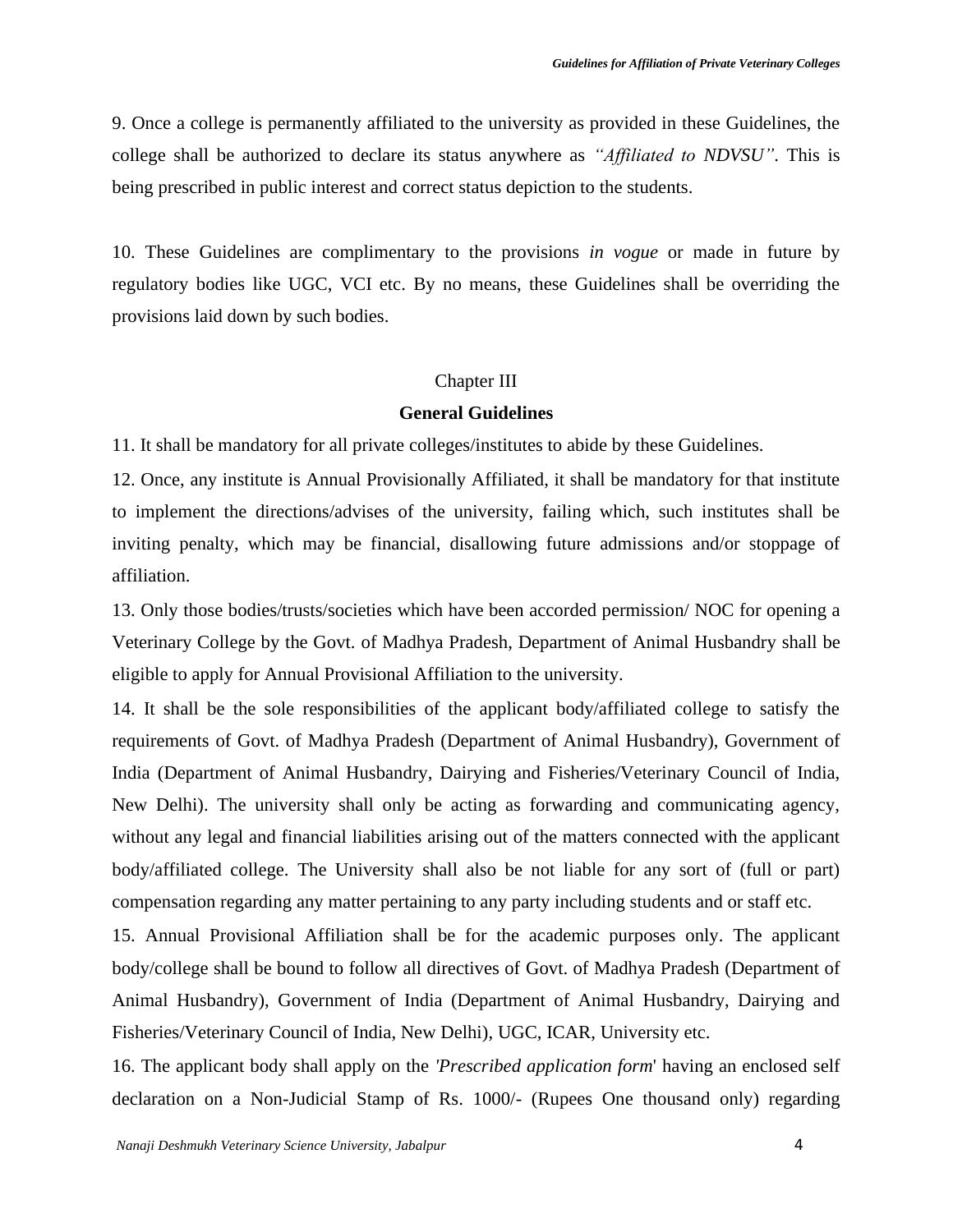facilities developed by the applicant body as per VCI requirements for the first year and preparedness for the second year and growth plan for subsequent years (Annexure I& II).

17. If at any time during the continuation of Annual Provisional Affiliation, the Govt. of Madhya Pradesh (Department of Animal Husbandry) and Government of India (Department of Animal Husbandry, Dairying and Fisheries/Veterinary Council of India, New Delhi) raises any objection regarding adequacy of facilities, it shall be mandatory on the part of the college to fulfill the same in the prescribed time bound manner.

18. Any punitive/suggestive/advisory action by the Govt. of Madhya Pradesh (Department of Animal Husbandry) and Government of India (Department of Animal Husbandry, Dairying and Fisheries) /Veterinary Council of India, New Delhi/ ICAR, New Delhi shall be binding to the college.

19. The university may appoint such number of visitors or inspectors including Collector of the concerned district or his/her nominee, as it may deem requisite, to inspect any Annual Provisional Affiliated college or to attend any examination held by any such college or any other affair as the university deems fit. The visitors shall report to the Vice-Chancellor on the adequacy of the standards including staff, equipment, accommodation, training and other facilities as prescribed. The report of the visitor(s) shall be treated as confidential unless in any particular case the Vice-Chancellor otherwise directs.

20. The university shall be empowered to institute an enquiry into the affairs related lo academics/admissions/any other matter, of the college, for which it shall be mandatory to provide required information and cooperate.

#### Chapter IV

#### **Annual Provisional Affiliation:**

21. The prescribed application form shall be made available at a charge of Rs. 10,000/-(Rupees Ten thousand only) as Application Form Charges (non-refundable), to those applicants who have been provided NOC by the Government of Madhya Pradesh for opening of a new private veterinary college. The person/body requiring application shall have to apply on the letter head and official seal of the body to which NOC has been provided by the Government of Madhya Pradesh, Department of Animal Husbandry along with an attested copy of the NOC.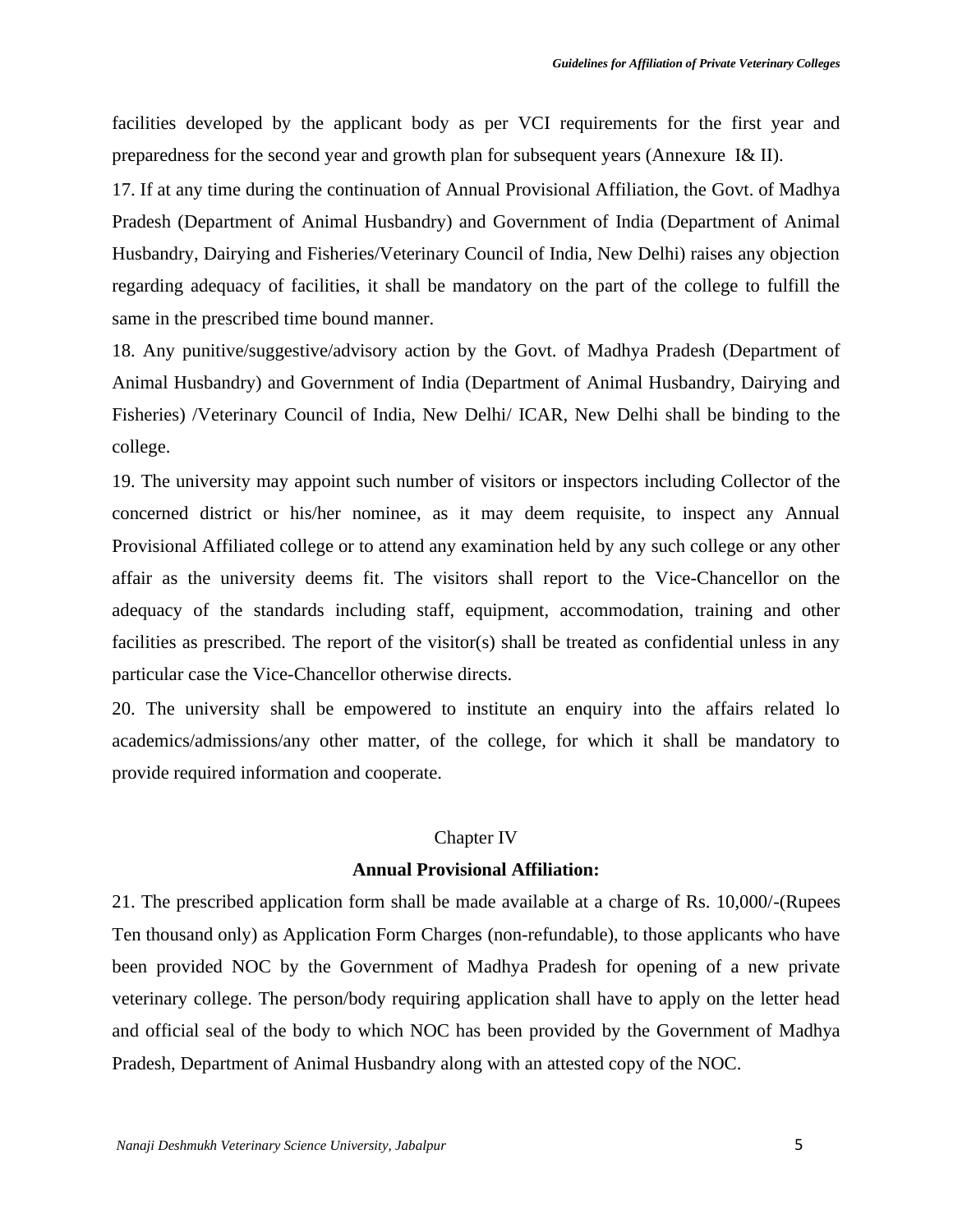22. Application for affiliation shall be in the prescribed format along with Application Processing Fees of Rs.2,00,000/-(Rupees Two Lakh only) (non-refundable). This application shall be valid for only forthcoming academic session. If the applicant fails to obtain affiliation of the university/permission from Government of India (Department of Animal Husbandry, Dairying and Fisheries/Veterinary Council of India, New Delhi) to start the college by giving admissions of the first batch of students in that particular session, it shall have to apply afresh for the next session, by obtaining fresh prescribed application form and depositing application fee along with filled application form. Therefore, it is advised that application for affiliation should be filed at least by the month of June of the preceding academic session so that the University gets ample time to process, inspect and recommend. Nevertheless, the University does not guarantee any time limit of process to the applicant.

23. Applicants should have submitted all the required documents to the Government of Madhya Pradesh, Department of Animal Husbandry as per the terms and conditions of the NOC, before applying for affiliation. They shall have to enclose a proof of it along with an attested copy of each document at the time of the application; otherwise, the application shall be rejected.

24. Incomplete application shall be rejected and fee forfeited, however, applicant shall be free to file fresh application.

25. The application fee shall be non-refundable, even in cases of withdrawal of application, rejection of application and university deciding to not to grant affiliation.

26. When the first year requirements are completely met, the management of the proposed college will file the application, make a presentation of the facilities to the university authorities, submit a video CD of the available facilities and invite the inspection team of the university. If the facilities are seemingly inadequate, the applicant body shall be communicated so during the presentation and in writing also. In such a case, the applicant body shall develop adequate facilities and again make a presentation, with fresh video CD to the university authorities.

27. Consequent to presentation and viewing the video CD, if the university authorities are satisfied that the facilities developed by the applicant body are *prima facie* worth inspecting, the university shall send a team for inspection.

28. The applicant body shall have to deposit an Inspection fee of Rs.2,00,000/- (Rupees Two lakh only) (non-refundable) for fresh admission and a fee of Rs.1,00,000/- (Rupees One lakh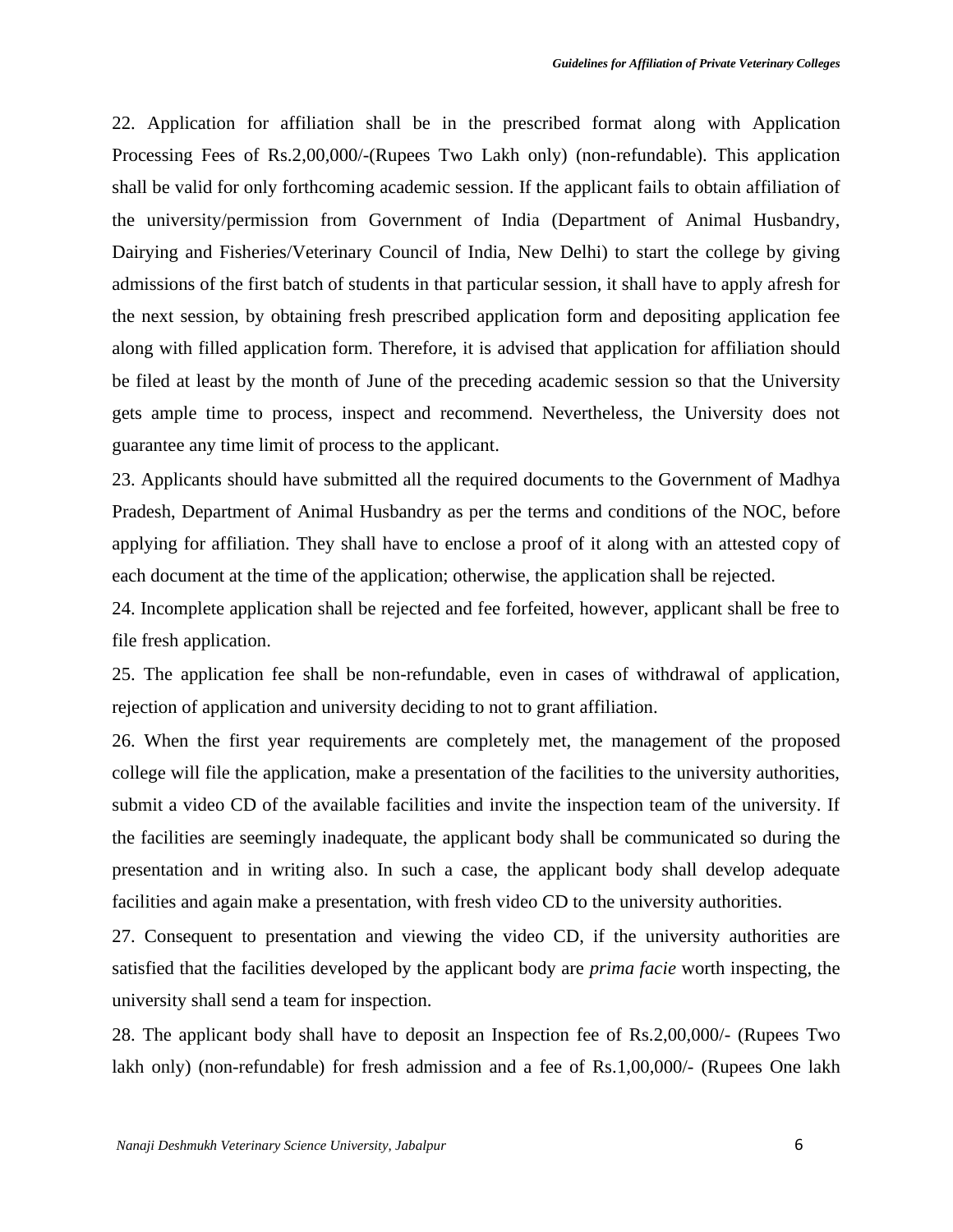only) (non-refundable) per professional year for inspection for existing professional year(s) other than fresh admission to the university, which is mandatory.

29. The university may decide such authorities, who shall be present at the time of presentation for recommending adequacy/otherwise to the university. The presentation, however, shall be open to all faculty members of the university.

30. The Inspection team (as constituted by the university) shall visit the college after satisfactory presentation. The team shall submit the report to the Registrar, NDVSU for decision by the Academic Council. The private college /Institute shall extend all facilities and cooperation to the inspection team.

31. If the Academic Council approves, the report along with Academic Council recommendation shall be put to the next Board meeting. Otherwise it will be returned back to the applicant body of the proposed college for improving the facilities and re-inspection on a future date.

32. If approved also by the Board, the university shall issue orders of provisional affiliation, which shall be communicated to the applicant body within 4 weeks time from the approval by the Board.

33. For affiliation of the college to NDVSU, Jabalpur, the affiliation fee in each year is Rs.10,00,000/- (Rupees Ten lakh only) (non-refundable) for fresh admission and Rs. 1,00,000/- (Rupees One lakh only) (non-refundable) per professional year for existing professional years other than fresh admission.

34. The college also has to deposit a non-refundable amount of Rs.100 lakhs (Rupees One hundred lakh only) in the university in the form of bank guarantee for affiliation. This amount shall be forfeited, in case the college fails to fulfill the norms and requirements as per Veterinary Council of India, New Delhi and NDVSU, Jabalpur, Madhya Pradesh at any subsequent date in such cases, no student shall be allowed to be admitted to such institute.

35. The applicant body shall than submit a detailed status report along with request to the university to forward the case to the Government of India (Department of Animal Husbandry, Dairying and Fisheries/Veterinary Council of India, New Delhi) for obtaining permission to admit the students.

36. The applicant body will be required to complete staff (teaching and non-teaching) recruitments of first year as per VCI norms and inform the University along with documentary proof.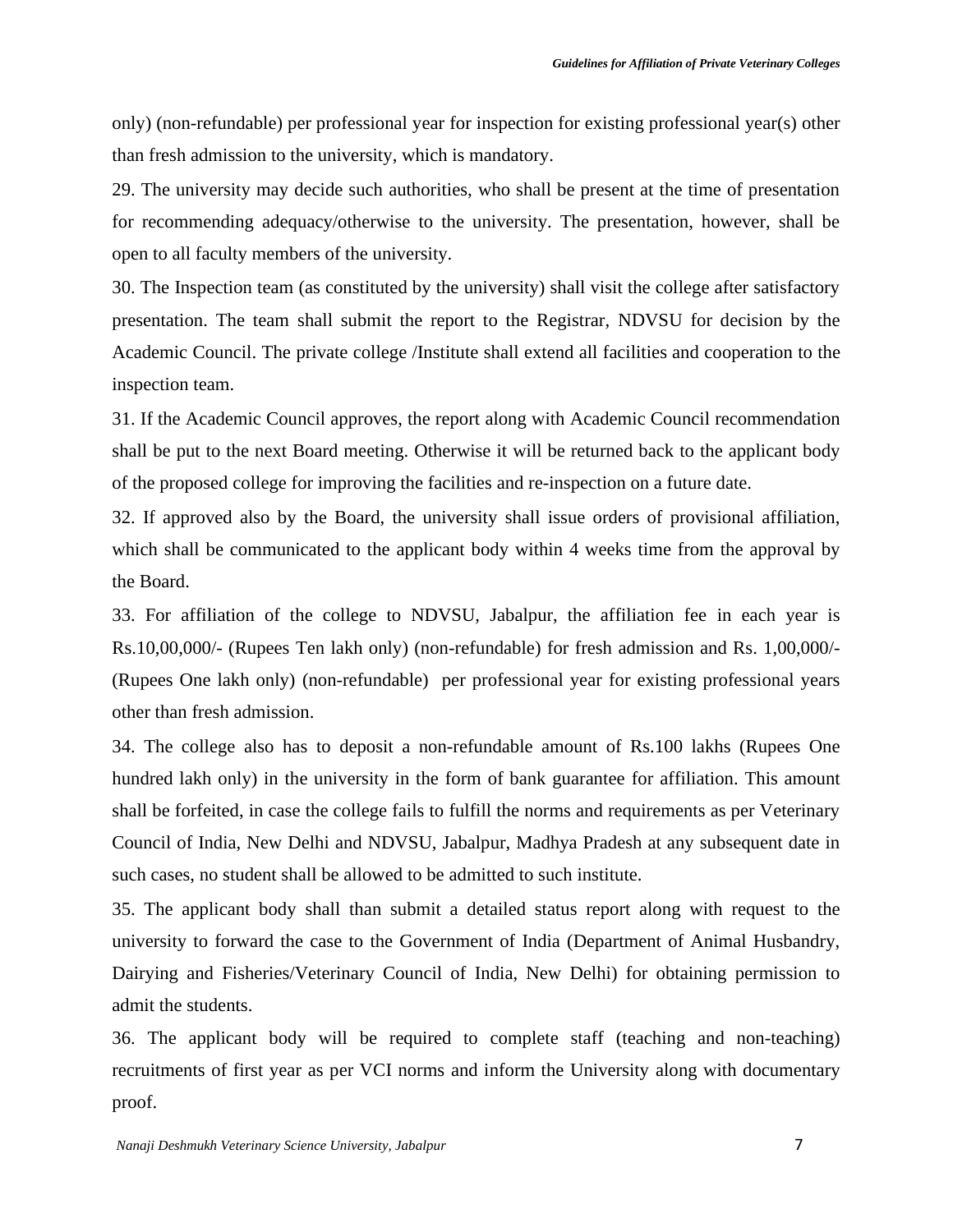37. After receiving permission from Government of India (Department of Animal Husbandry, Dairying and Fisheries/Veterinary Council of India, New Delhi) to start the college/admit the students, the applicant body having completed the recruitment process, it shall invite the University Inspection Team (as constituted by the university) for Final inspection.

38. At the time of final inspection, the applicant body should ensure that all the required staff (teaching as well as non-teaching) has been recruited and present during the time of inspection, failing which, annual affiliation may be withdrawn, admission denied and the entire process of affiliation shall have to be started afresh.

39. If the staff and other facilities are adequate as per norms, the University will give a letter for admitting the students for that particular session, provided that all foregoing conditions have been fulfilled.

#### Chapter V

#### **Admission of students and subsequent Annual Provisional Affiliations:**

40. The college shall not be able to admit students for that session without clear cut permission by the university. The admission of the students in the private affiliated college will be as per the norms set up by the University for Constituent Colleges.

41. Before the end of first academic session, the second year requirements should be completely met. The management of the college will be required to make a presentation of the facilities to the university authorities, submit a video CD of the so far developed facilities on the date and time prescribed by the University. If the facilities are found to be inadequate, the applicant body shall be communicated during the presentation and in writing also. In such a case, the applicant body shall develop adequate facilities and again make a presentation, with fresh video CD to the university authorities, well before the admissions of the next session, failing which the college shall not be allowed to admit fresh students.

42. If the university authorities are satisfied that the facilities developed for the second year by the applicant body are *prima facie* worth inspecting, the university shall send a team for inspection. The applicant body shall have to deposit an Annual Inspection fee of Rs.1,00,000/- (Rupees One lakh only) (non-refundable) per professional year to the university.

43. For affiliation of the existing professional years other than fresh admission to NDVSU, Jabalpur, the affiliation fee is Rs. 1,00,000/- (Rupees One lakh only) (non-refundable) per professional year.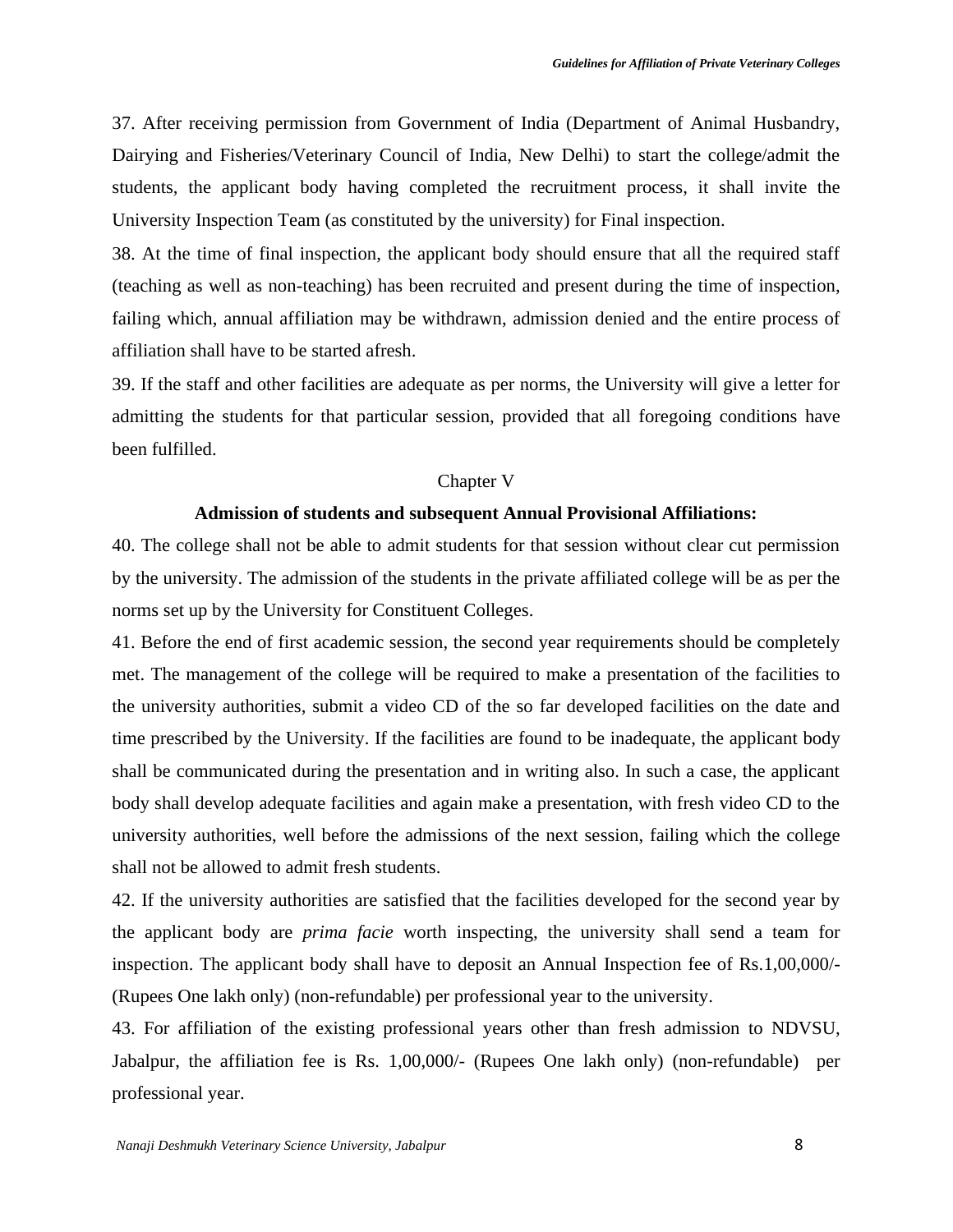44. The university shall be free to take decision in consultation with the Government of Madhya Pradesh, Department of Animal Husbandry regarding shifting of existing students of first year, when they come in second year (or during any subsequent year, as the case may be) to another college, as deemed fit, if the concerned College fails to develop adequate facilities for the second year as per the norms required by the University.

45. The Affiliated College will have to deposit Annual Administrative Expenses 2.5% of the total fee collected from all the enrolled students of each professional year (non-refundable).

#### Chapter VII

#### **Withdrawal of Affiliation**

46. Annual Affiliation granted to a College/Institute may be withdrawn or modified if the college fails to comply with any of the provisions/direction of affiliation specified by the university, Veterinary council of India, Govt. of India, Madhya Pradesh State Government or any other regulatory body, at any stage of affiliation.

47. In case of finding deficiency / deficiencies, the University may also resort to reduction of intake capacity, to the level deemed fit, for one or more academic sessions.

48. The inspectors/Visitors/any other person authorized by the University, while submitting their reports/communication to university, points out any deficiency (ies) violation of affiliation provision/non-compliance of directives of regulatory body/ affiliating University, the university may issue a warning letter and subsequently may impose financial penalty on the institute/ college (Annexure-III). In such cases the University would advise the concerned institute to rectifying the deficiency/violation of provisions/compliance of directives in a stipulated time along with the payment of penalty. If institute fulfils the above requirements in the stipulated time, university may depute the inspector/ visitor/ any other person again, to verify the remedial measures, taken by the college/Institution

49. The privileges conferred on a college by affiliation may be withdrawn in part or in full, suspended or modified, if the college on due enquiry, is found to have failed to comply with any of the provisions of the Act, the Statutes, the Ordinances, the Guidelines and Regulations or any other direction or instruction of the/University/ Statutory/ Regulatory body concerned, or failed to observe any of the conditions of affiliation, or has conducted itself in a manner prejudicial to the academic and administrative standards and interests of the University.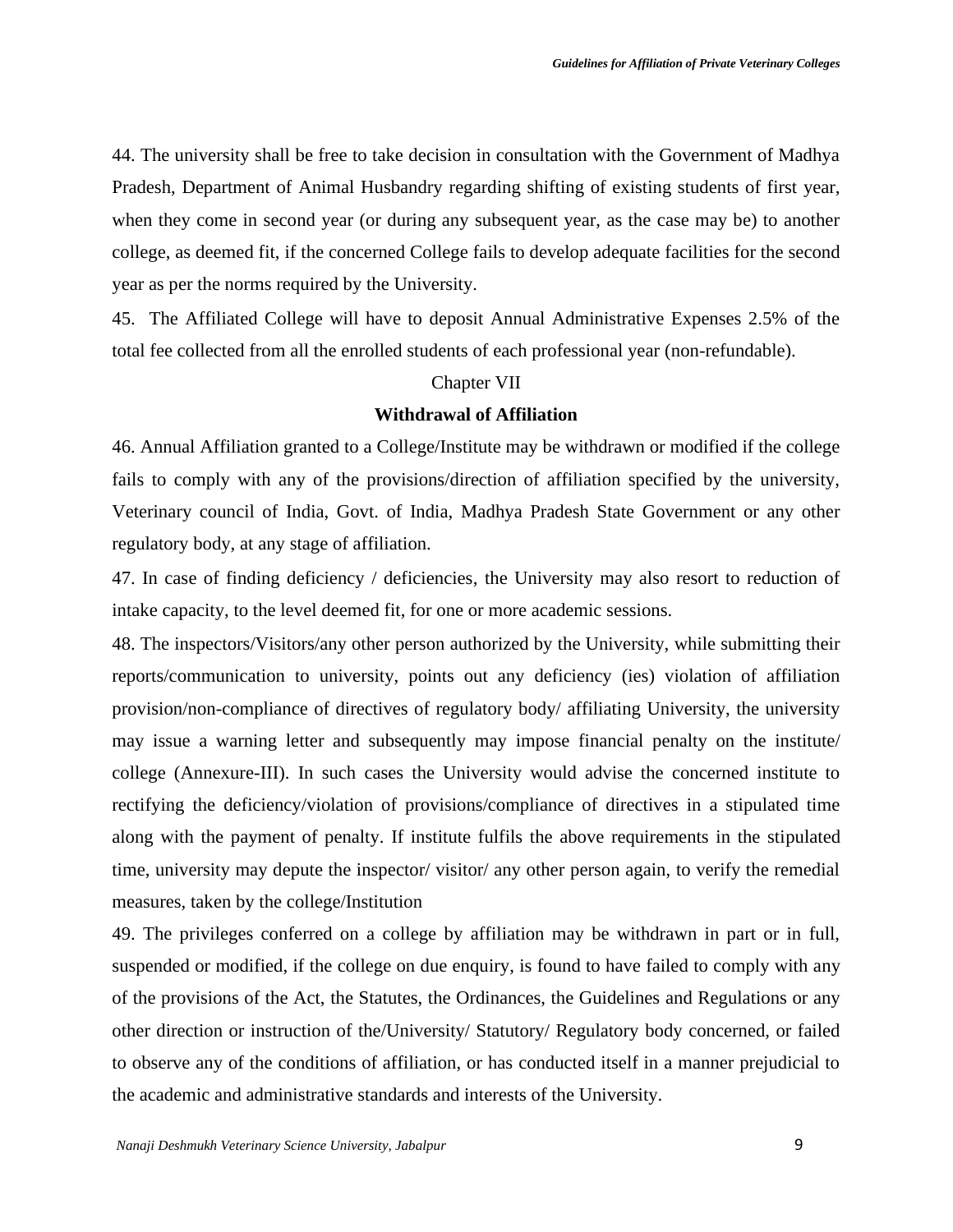50. When an affiliated college ceases to function or is shifted to a different location or is transferred to a different Society, Trust, individual or a group of individuals without the prior approval of the University, the affiliation granted to the college shall lapse automatically in such a case and it shall be treated as a new college for the purposes of future affiliation. The University in consultation with the Government shall have to alleviate the educational future of the affected students in an appropriate manner as per its decision.

51. The University on its own, on the basis of any complaint or any other information or report from any other source, can cause an enquiry in respect of a college, and after giving the college a reasonable opportunity of being heard, may pass an order prohibiting such college from presenting any student then undergoing such specified course / programme of study therein to the University for the award of the degree concerned.

52. If the University decides to withdraw the affiliation of the college, or the affiliation stands terminated by the order of the University such decision shall not affect the interests of the students of the college who were on its rolls at the time of issue of the order till they pass out the normal duration of programmes to which they are registered at that time. The University in consultation with the Government shall have to alleviate the educational future of the affected students in an appropriate manner as per its decision.

53. In cases where the institute/college does not fulfill the requirements or remedial measures taken are not adequate, the University may submit the report of such Institute/College to the Academic Council, recommending withdrawal of affiliation of the Institute/College.

54. The decision of Academic Council would be put up before the Board of Management (BOM) for further approval.

55. The BOM, before providing approval, may, if deemed necessary, provide a hearing to the college concerned.

56. If BOM intends to withdraw affiliation of Institute/College, the University shall inform the Government that the institute/college has failed to honour the terms and conditions laid down by the Government in its NOC and therefore, shall further request to the Government to withdraw the NOC issued to the Institute/ College and to approve arrangements suggested regarding shifting of students of ongoing batches in that particular College.

57. The college shall be deemed to be de-affiliated consequent to withdrawal of NOC by the State Government.

58. The University reserves the right to amend the Guidelines/procedures/fee(s), related to affiliation of institutes, in future without prior information to the institutions.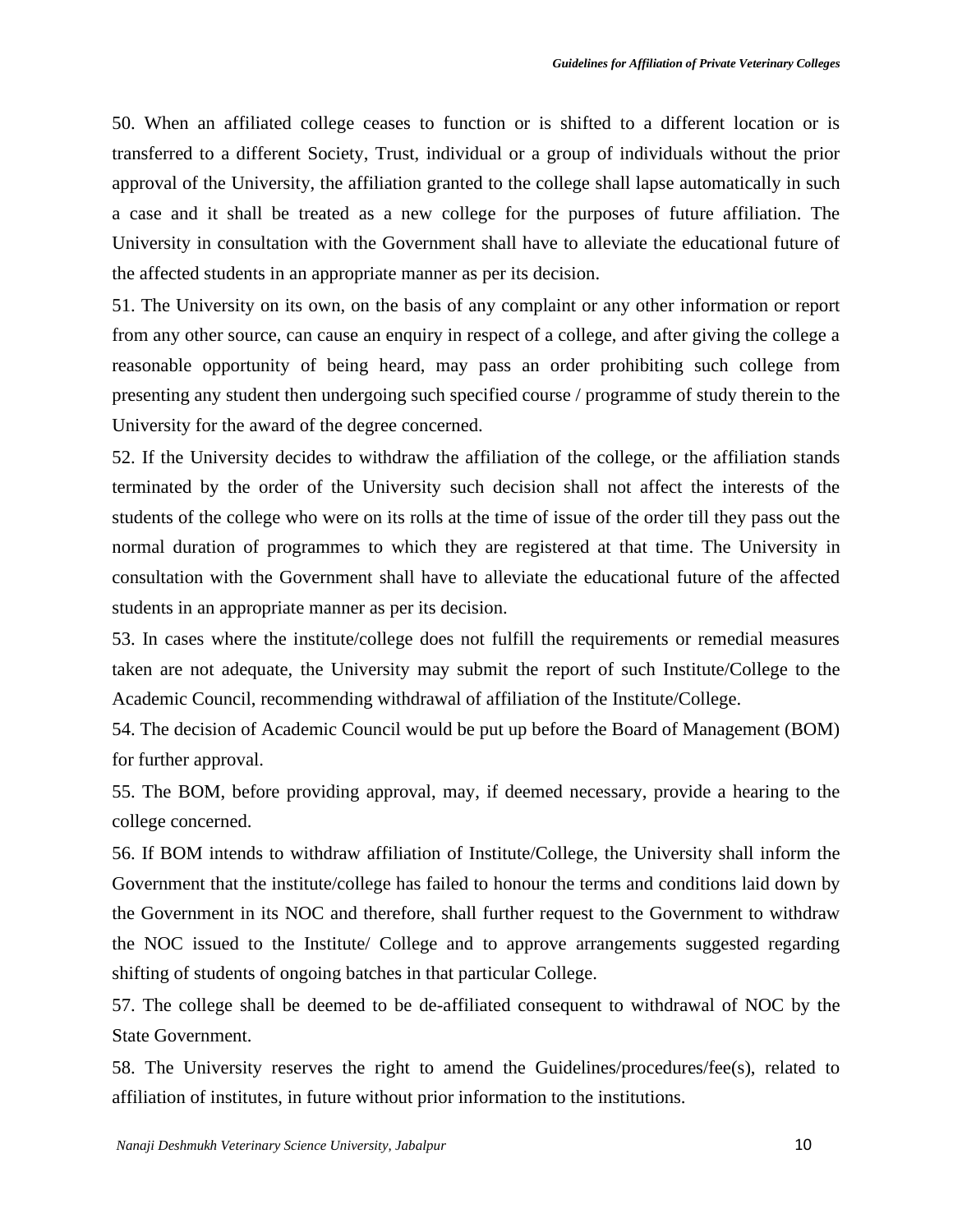#### **Annexure-I**

#### **FORM OF APPLICATION FOR FRESH AFFILIATION(S)**

#### **(To be submitted in person or by Speed Post only)**

**Note:** Application can be got typed and printed a fresh with appropriate spacing required without altering the format. No action shall be taken on incomplete forms. Therefore, please ensure that the application is complete in all respects along with requisite enclosures duly attested with seal by the authorized signatory of the applicant body. The applicant body is suggested to go through the guidelines before submitting the application for affiliation to the University.

#### **To, From:**

#### **The Registrar,**

Nanaji Deshmukh Veterinary Science University

Administrative Building

Livestock farm

Adhartal

Jabalpur (M.P):482004

Dear Sir,

I have the honour to apply for Annual Provisional Affiliation to the University for the College, viz., (Mention here the name of the proposed College) ...… … … ..………………… …………… … … … ……..proposed to be started at the place- ……………… from the month of July in the year............ for the B.V.Sc. & A.H. Degree Programme. I Beg to furnish the following information with the requisite application fees in the form of Bank Draft of Rs. …………. (Rupees ………. only) vide DD No. ………………………… dated …………. drawn on the …………………… (Name of the Bank) in favour of the "Comptroller, Nanaji Deshmukh Veterinary Science University, Jabalpur" payable at Jabalpur. Place…………….. Date..……………. \*(a) The proposed College will be under the Management of the …….……………………………………………………………………………...………...……… ………………………………………………………………….which has a regularly constituted governing body. The constitution, powers and details of the persons of the said governing body are as under:-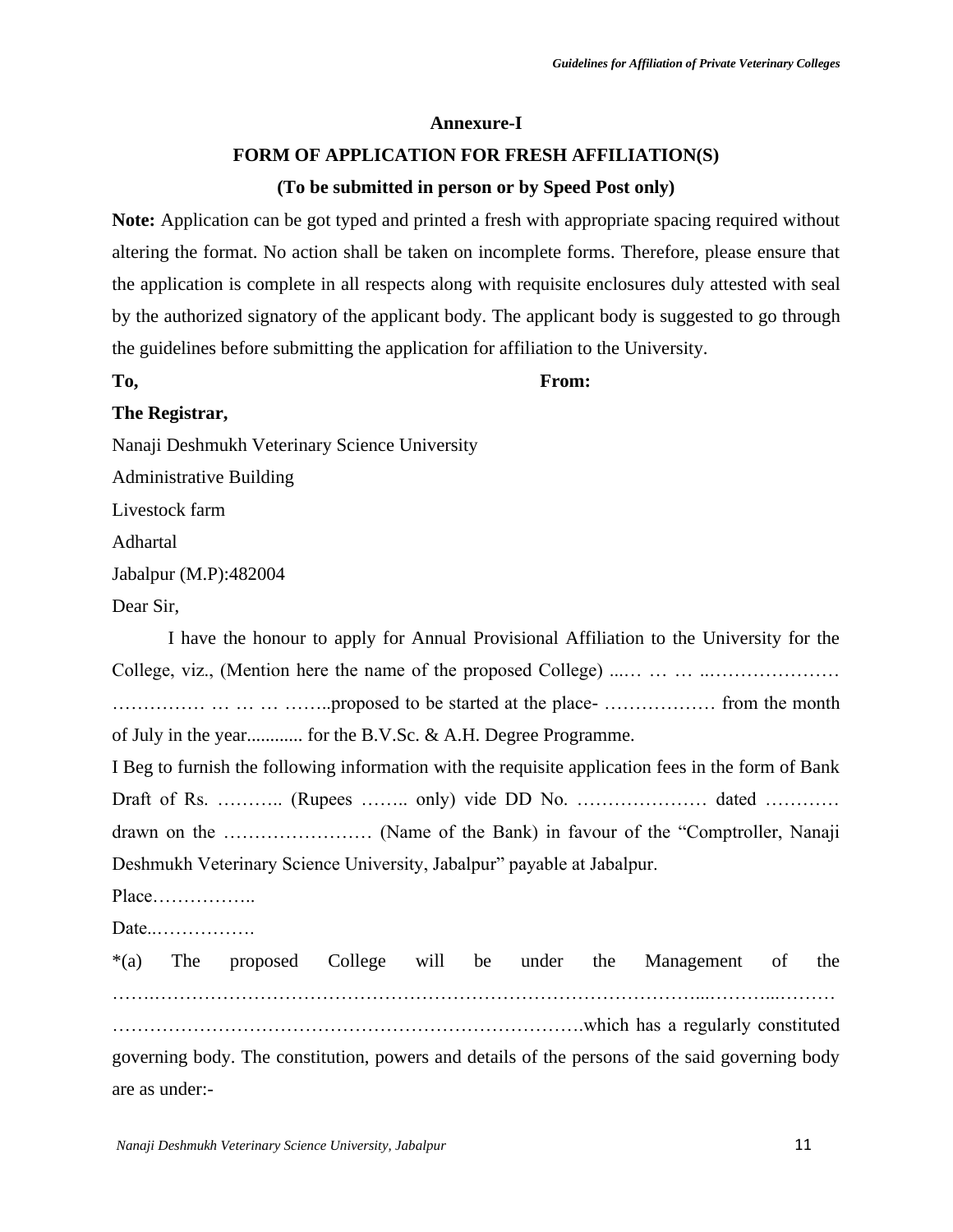#### (**i) Constitution:**

**(ii) Powers:** 

**(iii) Personnel:** 

#### **(iv) Details of Registration**:

I enclosed herewith a true copy of the Certificate of Registration of the Said Society/trust/body (Vide Appendix A)

- Here give the name of Society/Trust/Government/ other body or institution which is making the application.
- The space under any head in this form if found insufficient, the applicant should give the required information in a separate sheet(s) attached to the application form.
- Strike off where found not necessary,
- N.B.:- (1) No application will be entertained unless accompanied by the requisite application money by Bank Draft only.
	- (2) No Institution shall open classes in the Subject/ Standards for which affiliation is sought even on a provisional basis, in anticipation of the sanction of the University. Such classes opened by any Institution shall not be recognized by the University under any circumstances.

\*(b) The qualification of the teaching staff and the condition governing their tenure of office are such as to make due provision for the courses of instruction to be under taken by the College.

Mr. ……………………………………… will be the Dean of the College. His salary, Grade, Qualifications and experience are as follows:

**……………………………………………………………………………………………………… ………………………………………………………………..** 

The following members of the teaching staff in addition to the Dean, have been appointed on the salaries, in the grades and on the terms and conditions mentioned against each of them:

**1)** (A typed or printed statement, giving the qualifications and experience, should be attached and marked as per VCI norms Appendix B)

- **2)**
- **3)**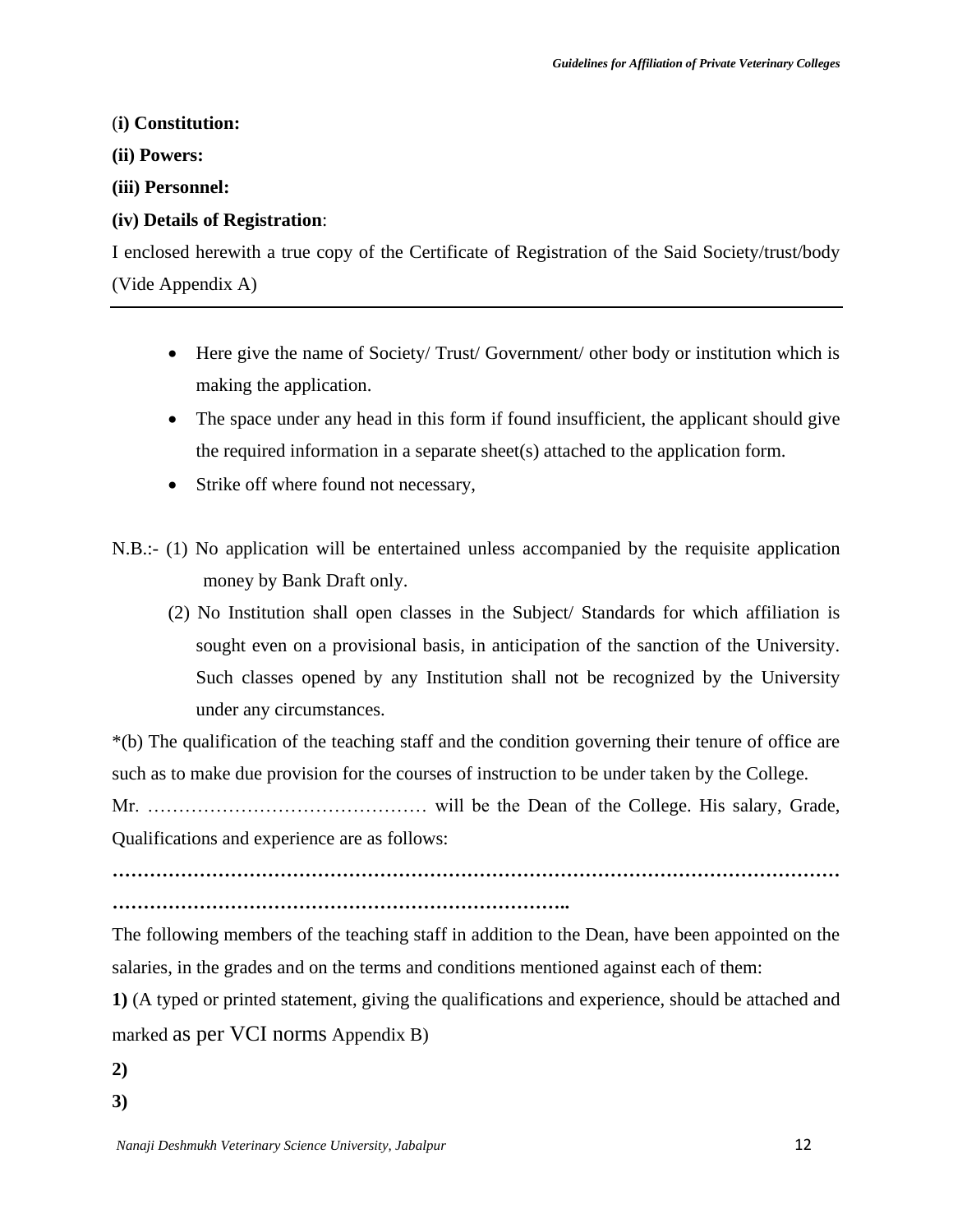The following teaching posts, with the qualifications required for and the terms and conditions of service in respect of each of them, will be created and filled up for teaching the subjects and courses in which affiliation is sought.

(A typed or printed statement giving the designation and qualifications, scales of pay and the other terms and conditions of service in detail, in respect of the posts which have yet to be filled up, should be attached and marked as per VCI norms Appendix C)

(c) The buildings in which the college is to be located are suitable. I enclose herewith detailed plans (vide Appendix D) with dimensions of the rooms of the existing building proposed for the college, the students Hostel and the College play grounds etc. It is proposed to make the following provision for games and sports, for the physical training of students, and for medical examination and aid:

(d) The library will be located in ……………………….. It will be equipped with suitable books on which it is proposed to incur an initial outlay of Rs.………..………and an annual recurring expenditure of Rs. …………………….

\*(e) The following arrangements have been/will be made for experimental/ and/ or clinical work in connection with the various departments in which affiliation is sought

(A statement showing details of the accommodation, equipment and apparatus of laboratory and/ or museum for each department as per VCI norms should be attached and marked Appendix E Details of Veterinary Clinical Complex building, equipment and other facilities as per VCI norms Appendix F

Details of Livestock Farm Complex building, animals, equipment and other facilities as per VCI norms Appendix G)

The non-recurring and recurring grant proposed for each item should be specified.

(f) The following provision has been/ will be made for the residence of the members of the teaching staff who will be Incharge of the Students Hostel.

(Detailed plans of the building accommodation, showing distance from the college and hostel buildings should be annexed and marked as per VCI norms Appendix H)

(g) Necessary equipment in each subject, wherever required, is there, or is proposed to added. Non recurring and recurring grants proposed to be provided (Details to be given).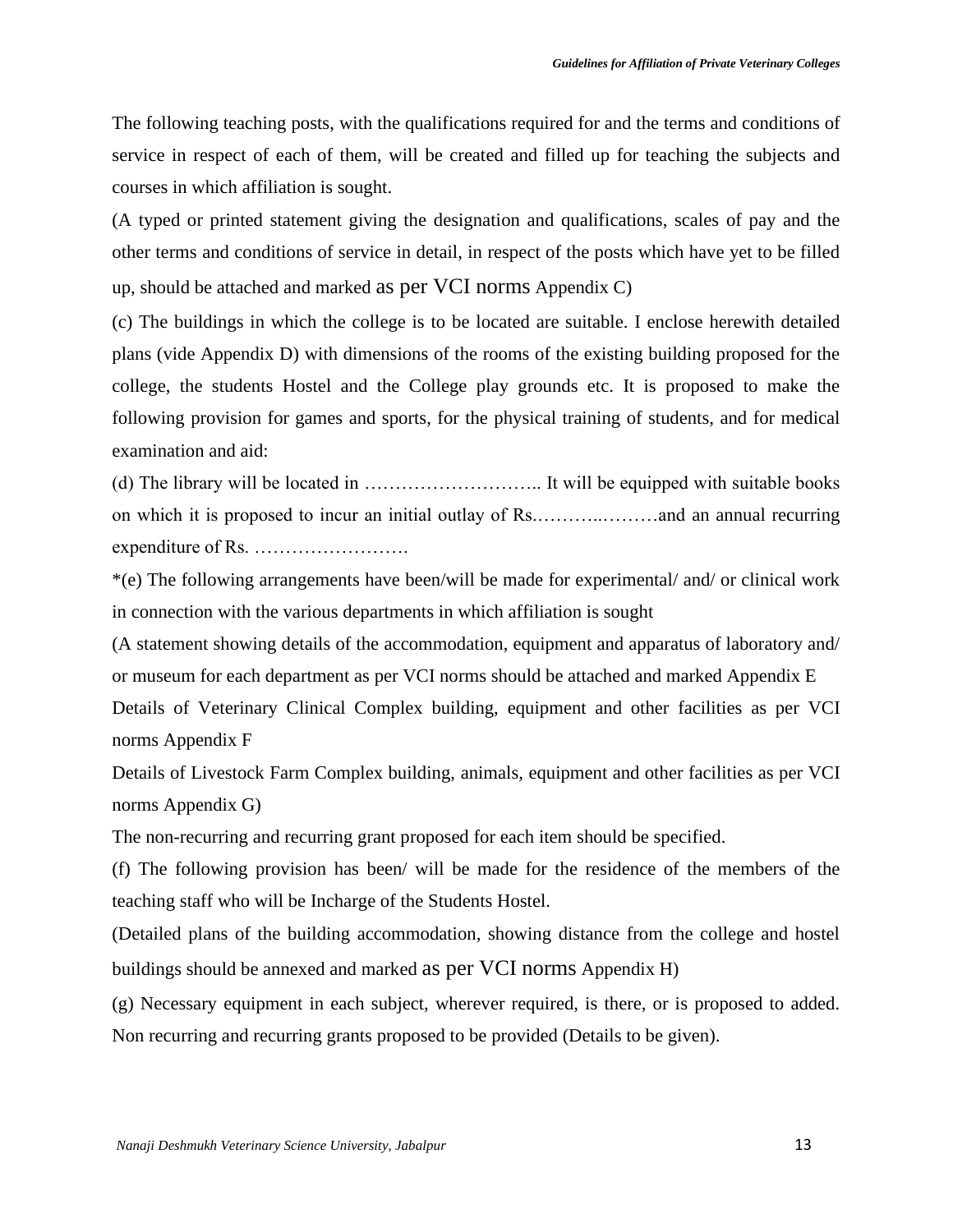(h) Furniture in the college (including that for laboratories) and Hostel is satisfactory, or proposed to be added. Non recurring and recurring grants proposed to be provided (Details to be given).

(i) The financial resources of the College are such as to make due provision for its continued maintenance. (Vide Appendix I)

(j) The fees fixed for the courses of instructions would not involve such competition with any existing college in the same neighborhood as would be injurious to the interests of education. They are as under:

(k) Pension or Provident Fund for the staff:-

I hereby give an assurance on behalf of the ………………………... that, after the College is affiliated, and transference of Management and all changes in the teaching staff will be forthwith reported to the Syndicate.

I also assure that the directions in regard to Academic Programmes including exam would be followed *in Toto*.

| Date |  |
|------|--|

Place………………. Signed……………….

## **Chairman/Principal/Secretary Society**

**Date………………** 

- Pl. furnish details considering the VCI norms which will have to be followed.
- A statement of the capital resources proposed to be utilized for the buildings and equipments, the balance sheets of the assets and liabilities, if the college is run by a Society or Trust, the budget for the first two years and the provision for meeting possible deficit should be enclosed with this application.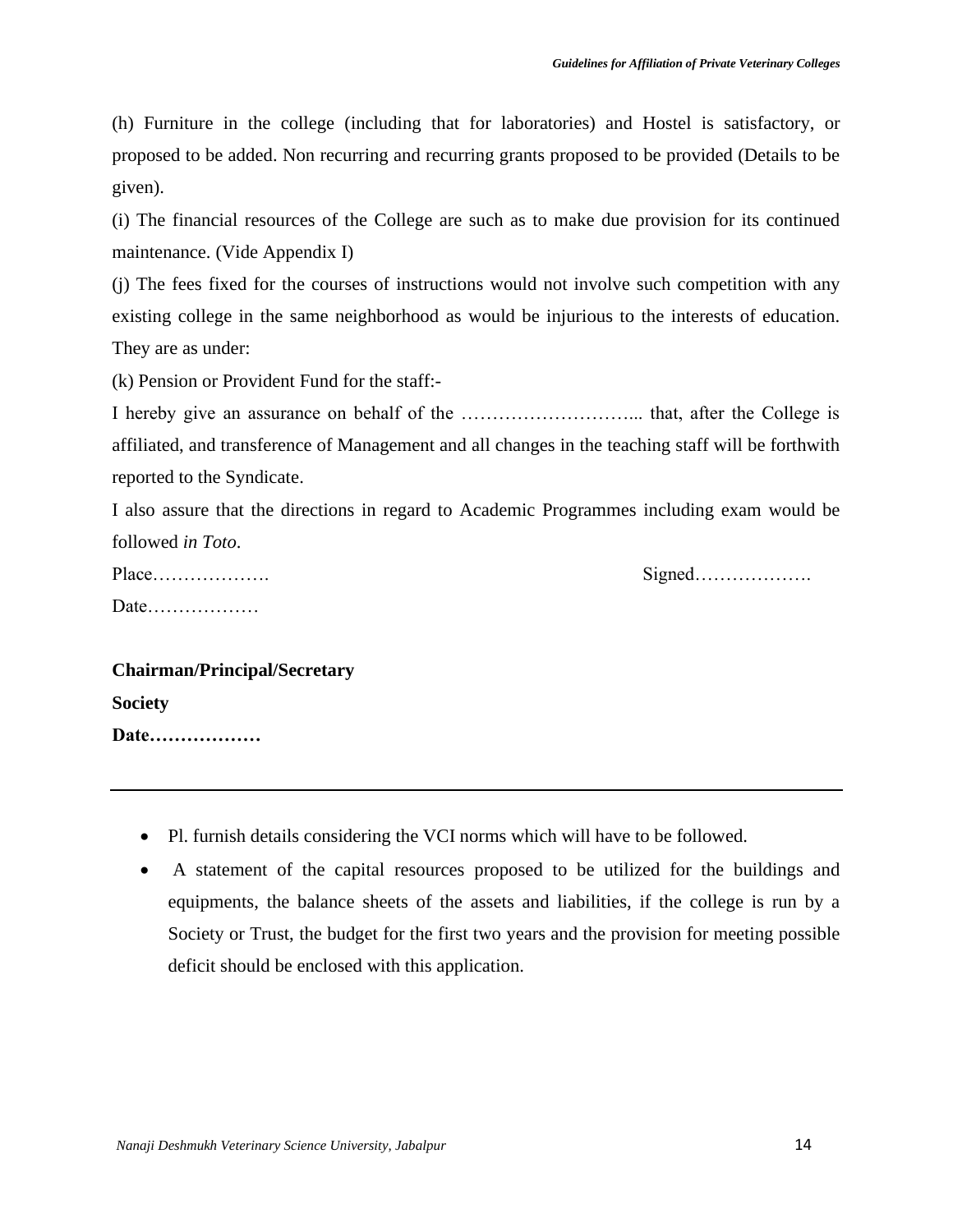#### **Annexure-II**

#### **DECLARATION**

## (**TO BE PRODUCED ON RS. 1000/- NON JUDICIAL STAMP PAPER ATTESTED BY NOTARY PUBLIC**)

**I…………………………………………S/O……………………...………………….resident of ………………………………………………….. on behalf of ………………….................................. (Organization/Trust) solemnly declare that:**  1. I have applied for affiliation of institute (named below) for award of the Degree-Bachelor of Veterinary Science & Animal Husbandry (B.V.Sc. & A.H.) to the Nanaji Deshmukh Veterinary Science University, Jabalpur on the prescribed form along with prescribed fee. 2. The details about the institute are given below: 2.1. Name of Institution (**in capitals letters**) (In English)…………………………………………………………………… (In Hindi)……………..………………………………………………………. 2.2. Complete Postal Address of the Institute (**in capital letters**) (In English)…………………………………………………………………… ……………………………………………………………………………….. (In Hindi)…………………………………………………………………….. ……………………………………………………………………………….. 2.3. Institute phone numbers with STD code Office…………………… Residence………………………… Fax……………………… Mobile……………………………… Email address (compulsory):……………………………………………… Name and complete postal address of controlling organization/trust (**in capital letters**) (In English)…………………………………………………………………… ……………………………………………………………………………….. (In Hindi)……………………………………………………………………..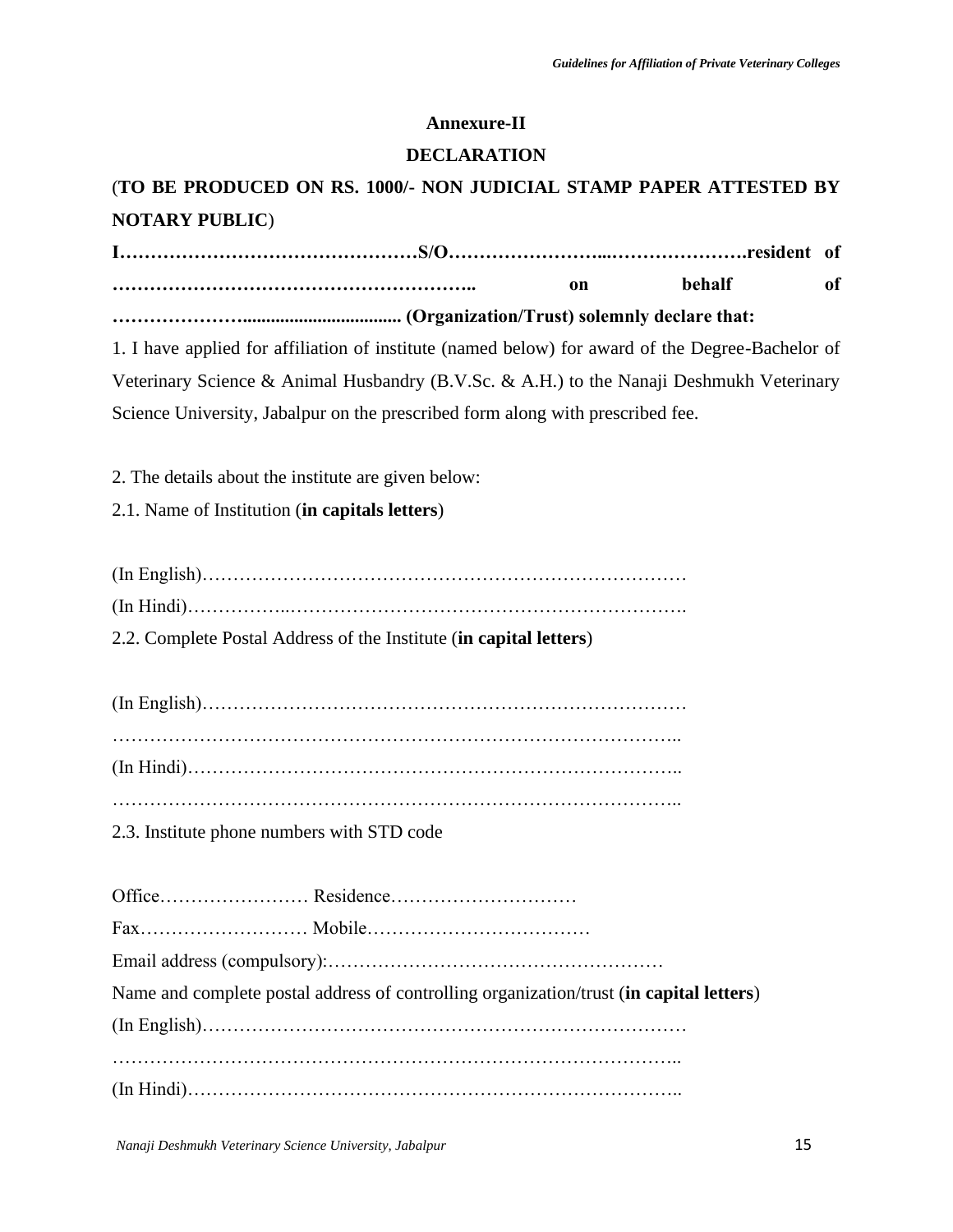……………………………………………………………………………….

Name and complete postal address of authorized signatory on behalf of controlling organization/trust (**in capital letters**)

(In English)…………………………………………………………………… ………………………………………………………………………………...(In Hindi)……………………………………………………………………. ………………………………………………………………………………...Authorized signatory's phone numbers with STD code Office…………………… Residence………………………… Fax……………………… Mobile……………………………… Email address (compulsory):……………………………………………… Details of ownership rights of land and building and blue print are provided in Annexure 1.

3. Detailed infrastructure facilities etc. are given in Annexure 2 entitled as - REQUIREMENTS FOR AFFILIATION OF A NEW COLLEGE/INSTITUTE FOR AWARD OF THE DEGREE-BACHELOR OF VETERINARY SCIENCE & ANIMAL HUSBANDRY (B.V.Sc. & A.H.) AS PER VETERINARY COUNCIL OF INDIA (VCI) NORMS

consisting of total…………………pages, duly filled in on behalf of me.

4. On behalf of the applicant body, I am authorized declaring representative. I have full knowledge of the norms of the Veterinary Council of India (VCI), New Delhi formed under the provision of the Indian Veterinary Council Act, 1984 and as amended from time to time.

5. On behalf of the applicant, body of which I am the authorized representative, I am fully aware that the degree programme, to which the applicant body, of which I am authorized declaring representative, has applied, is governed by the norms of the Veterinary Council of India (VCI), New Delhi.

6. On behalf of the applicant body, of which as authorized declaring representative, I declare that it shall be binding on the applicant body to fully, in letter and spirit, follow the norms of the Veterinary Council of India (VCI), New Delhi, as laid down at present as well as in future.

7. On behalf of the applicant body, of which I am authorized declaring representative, I declare that it shall be binding on the applicant body to fully, in letter and spirit, abide by the guidelines/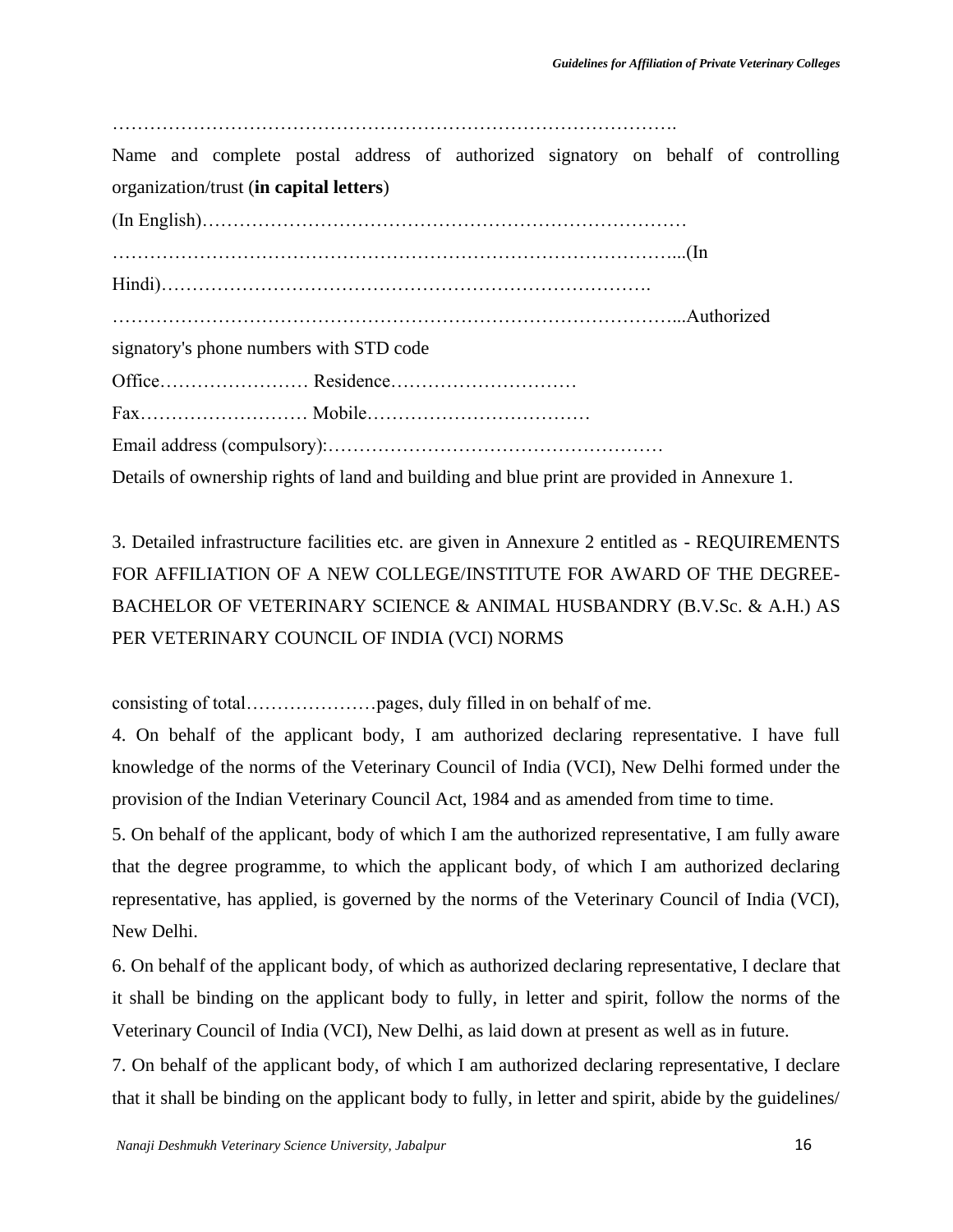advises/directives etc. provided by the Veterinary Council of India (VCI), New Delhi and Nanaji Deshmukh Veterinary Science University including their authorities.

8. On behalf of the applicant body, of which I am authorized declaring representative, I declare that it shall be binding on the applicant body fully, in letter and spirit, abide by the norms of affiliation as laid down at present as well as in future of the Nanaji Deshmukh Veterinary Science University, Jabalpur

9. Details of management committee members along with verified address (by tehsildar/ revenue officer) and their photographs are provided in Annexure 3.

10. I hereby declare that the said College/institute (which has applied for affiliation) shall abide all the Guidelines and regulations, orders, instruction etc. issued by the university and also framed by in the future, failing which the university reserves the right to withdraw the affiliation. 11. The above information in Para 1 to 10 is correct to the best of my knowledge and nothing,

herein, has been concealed.

Annexure enclosed with it:

a) Annexure 1: Prescribed format duly filled and signed **YES/NO** 

b) Annexure 2: copy of ownership rights of land and building and blue print of the existing  $\&$ proposed building. **YES/NO** 

c) Annexure 3: The details of management committee members along with verified address (by Tehsildar/ revenue office) and their photographs. **YES/NO**  Signature

| Date:                 | (Authorized signatory on      |  |
|-----------------------|-------------------------------|--|
| <b>Place:</b>         | behalf of organization/trust) |  |
| <b>Witness 1:</b>     | <b>Witness 2:</b>             |  |
| Name:                 | Name:                         |  |
| <b>Father's name:</b> | <b>Father's name:</b>         |  |
| <b>Full Address:</b>  | <b>Full Address:</b>          |  |

*Nanaji Deshmukh Veterinary Science University, Jabalpur* 17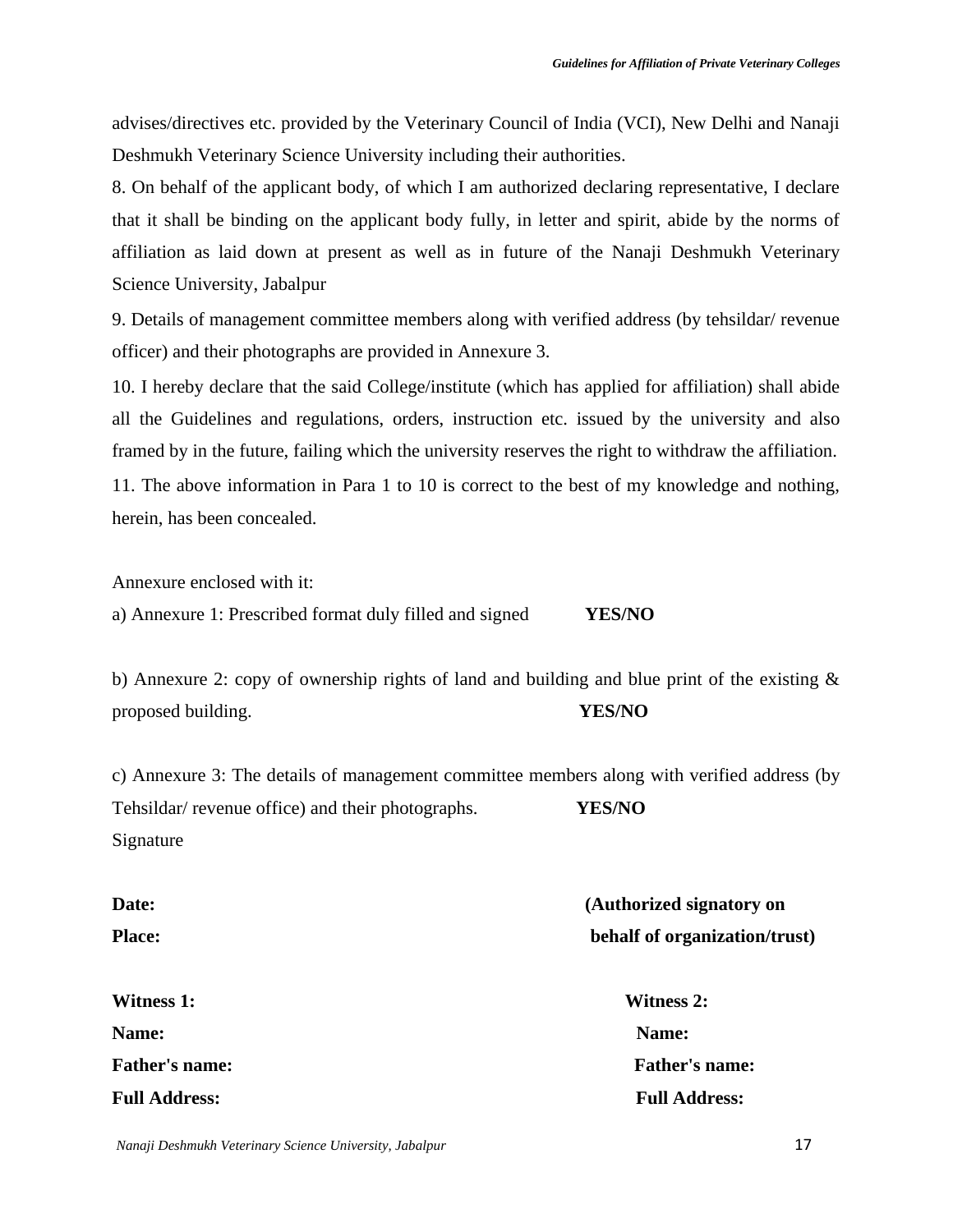#### **Annexure III**

#### **Financial Penalties**

Penalties in the form of fine may be up to the following limits, as recommended by the Inspectors/Visitors/Authorized Persons.

#### **Items of Deficiencies Amount in Rupees**

- 1. Library 1,00,000
- 2. Building 5,00,000
- 3. Staff 10,00,000
- 4. Equipments 5,00,000
- 5. General upkeep of the campus 1,00,000
- 6. Delay in submission of admission list 15,000
- 7. Admission of in-eligible candidates 15,000
- 8. Incomplete Enrollment forms 15,000
- 9. Delayed enrolment 15,000
- 10. Delayed submission of examination marks 15,000
- 11. Rs.100 Lakhs ( as Bank Guarantee) will be penalized if the college decide to stop the affiliation or stop B.V.Sc.& A.H. course in between or the University cancels affiliation at any time due to any reason.
- 12. Other deficiencies as decided by the university

Imposition of penalty shall be subject to the recommendations in the Inspection Report and its approval by the Academic Council, which shall have a right to modify and/or wave off the recommended penalty also. Decision of the Academic Council shall be final in the matter.

> **Approved by the Competent Authority Sd/- Registrar**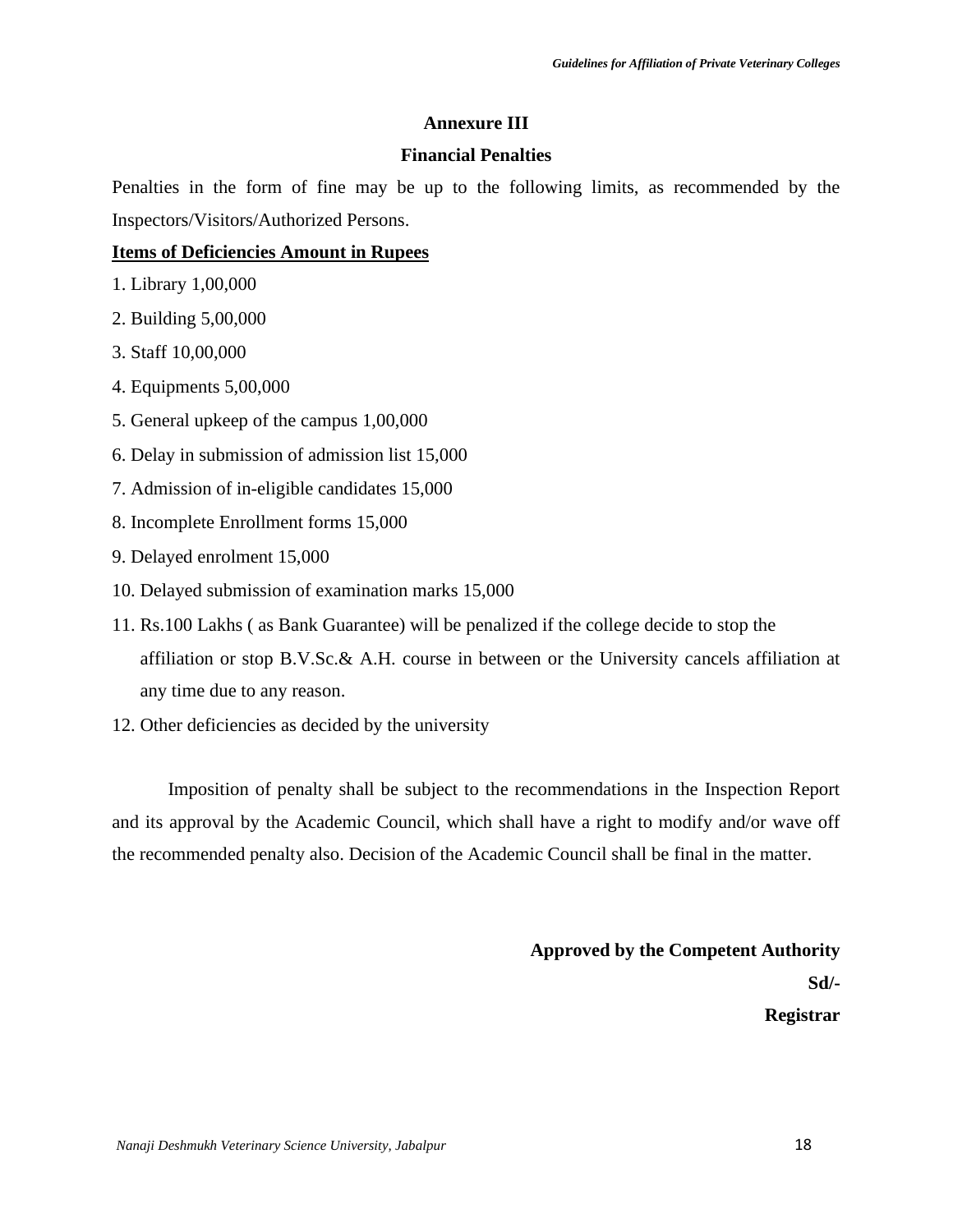| S.No           | <b>Particulars</b>                        | Amount (Rs.)                        |
|----------------|-------------------------------------------|-------------------------------------|
| 1              | Cost of application form                  | $10,000/-$                          |
| 2.             | Application processing fee                | 2.00 lakh                           |
| 3              | Inspection fee for fresh admission        | 2.00 lakh                           |
| $\overline{4}$ | Inspection fee for existing professional  | 1.00 lakh/ professional year        |
|                | years other than fresh admission          |                                     |
| 5              | Affiliation fee for fresh admission       | 10.00 lakh                          |
|                |                                           |                                     |
| 6              | Affiliation fee for existing professional | 1.00 lakh/ professional year        |
|                |                                           |                                     |
|                | years other than fresh admission          |                                     |
| $\overline{7}$ | <b>Bank Guarantee</b>                     | 100.00 lakh                         |
| 8              | <b>Annual Administrative Expenses</b>     | The Affiliated College will have    |
|                |                                           | to deposit Annual                   |
|                |                                           | Administrative Expenses 2.5%        |
|                |                                           | of the total fee collected from all |
|                |                                           | the enrolled students of each       |
|                |                                           | professional year.                  |

#### **Summary of various non-refundable charges**

**Note: The fees/ charges etc. are non-refundable and liable to be changed by the University at any time.**